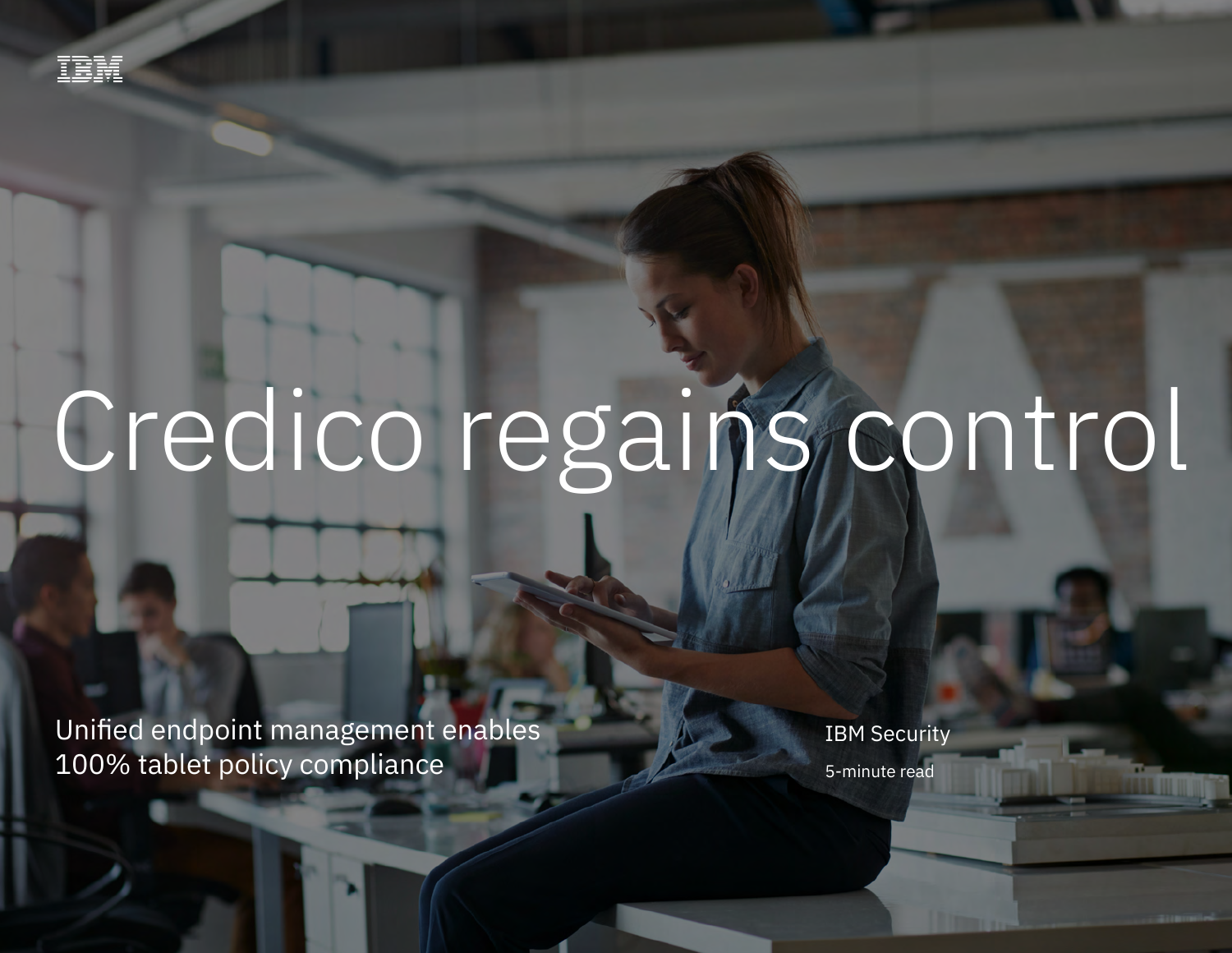ow does an organization manage 2,000 - 3,000 tablets for a diverse set of independent sales offices (ISOs) spread out across the US, Canada and beyond? It's not easy. But that's just what Credico is doing.  $\frac{1}{2}$ 

The company outsources direct sales and marketing campaigns primarily for large organizations—including numerous major communications companies—that are looking to branch



out into new markets. Credico relies on a network of more than 200 ISOs to provide direct sales services on behalf of its clients' campaigns. Each ISO is separately owned and operated, and employs approximately  $10 - 50$  sales agents.

Starting in 2013, Credico began exclusively making available, servicing and securing tablets for its ISOs to use in marketing and selling. The company managed the tablets using a mobile device management (MDM) solution to facilitate security and install campaign-specific apps and data. Enforcing complete compliance with internal policies for tablet usage was a significant part of its agreement with clients.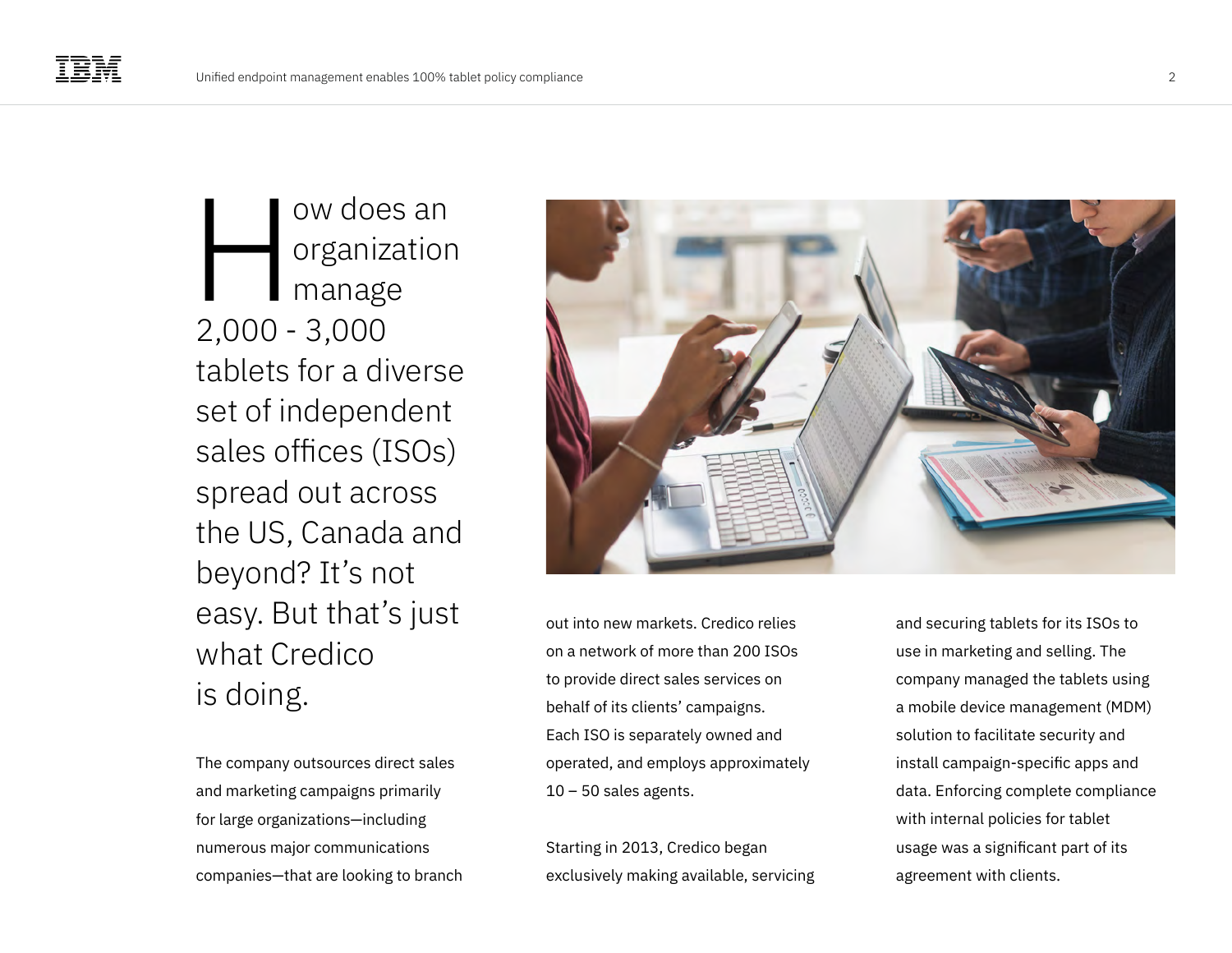In 2017, however, the company's MDM was falling short of these expectations. Participation was low, with only 40% – 60% of tablets enrolled and compliant at a given time. What's more, the MDM provided limited to no reporting or insight into the state of the tablets in the field. "When we needed to push a new version of an app, we didn't know how many people got the app or when they got it—it was a messy, timeintensive process," says Jon Bromling, Chief Technology Officer of Credico.

In fact, the MDM was unable to interact with the ISO owners at all. It couldn't notify them of data overage or tablet policy compliance issues or enable them to locate or wipe their own devices. The lack of visibility and

interaction proved costly. "A huge challenge was data usage on tablets," says Bromling. "People would jailbreak them out of the MDM and then use them to stream video and run up massive data charges—upwards of USD 70,000 a month."

This issue caused another level of pain for the company. "We had an agreement in place that if an ISO went over its limit, the ISO would get billed for those overages," says Bromling. "While we could pass that cost down to them, that was hurting them—and it was punitive instead of proactive."

Reliability was also a problem. MDM outages could last for days, leaving Credico with no control of the system or

ability to push updates without taking devices out of compliance—and risking never getting them back in. Even when the MDM was functioning, everyday processes were cumbersome, required specialized knowledge and took hours to execute. Credico found that the lack of reporting and insights meant that a lot of time was spent manipulating the data outside of the system to determine what actions to take. All of these factors reduced reliability and responsiveness to the needs of the ISOs.

Credico needed an MDM that could help it achieve full compliance with internal tablet policies, provide selfservice support capabilities to the field and enable ongoing two-way communication with the ISOs.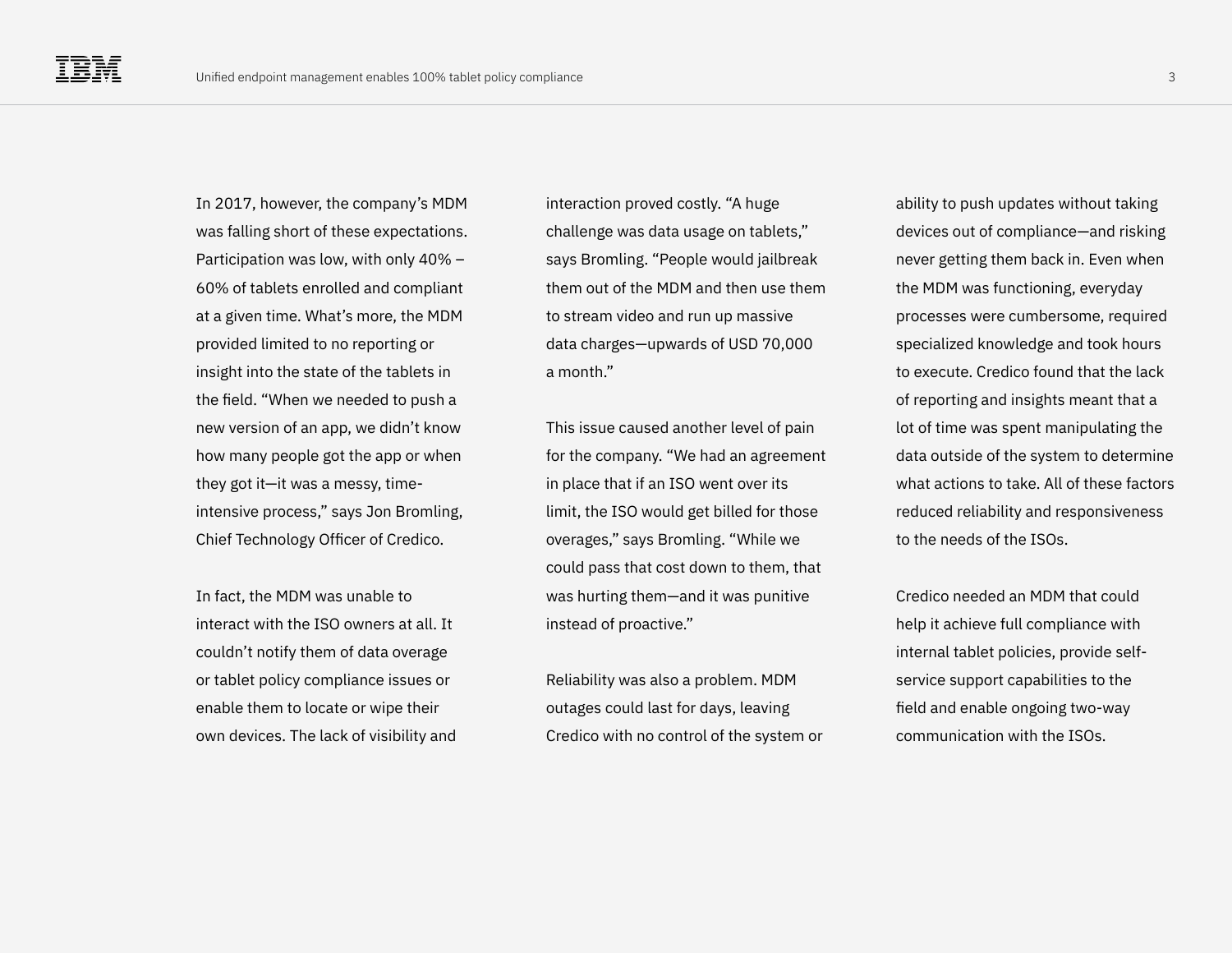"The problem was the constant churn of devices and management of change that forced devices constantly out of compliance it was like we were playing catch-up all the time."

**Jon Bromling**, Chief Technology Officer, Credico (USA) LLC

 UEM policies increased compliance to

### 100%

up from 50% with the previous MDM solution

Reduced monthly data charges by

 $4\%$ 

from USD 70,000 to USD 25,000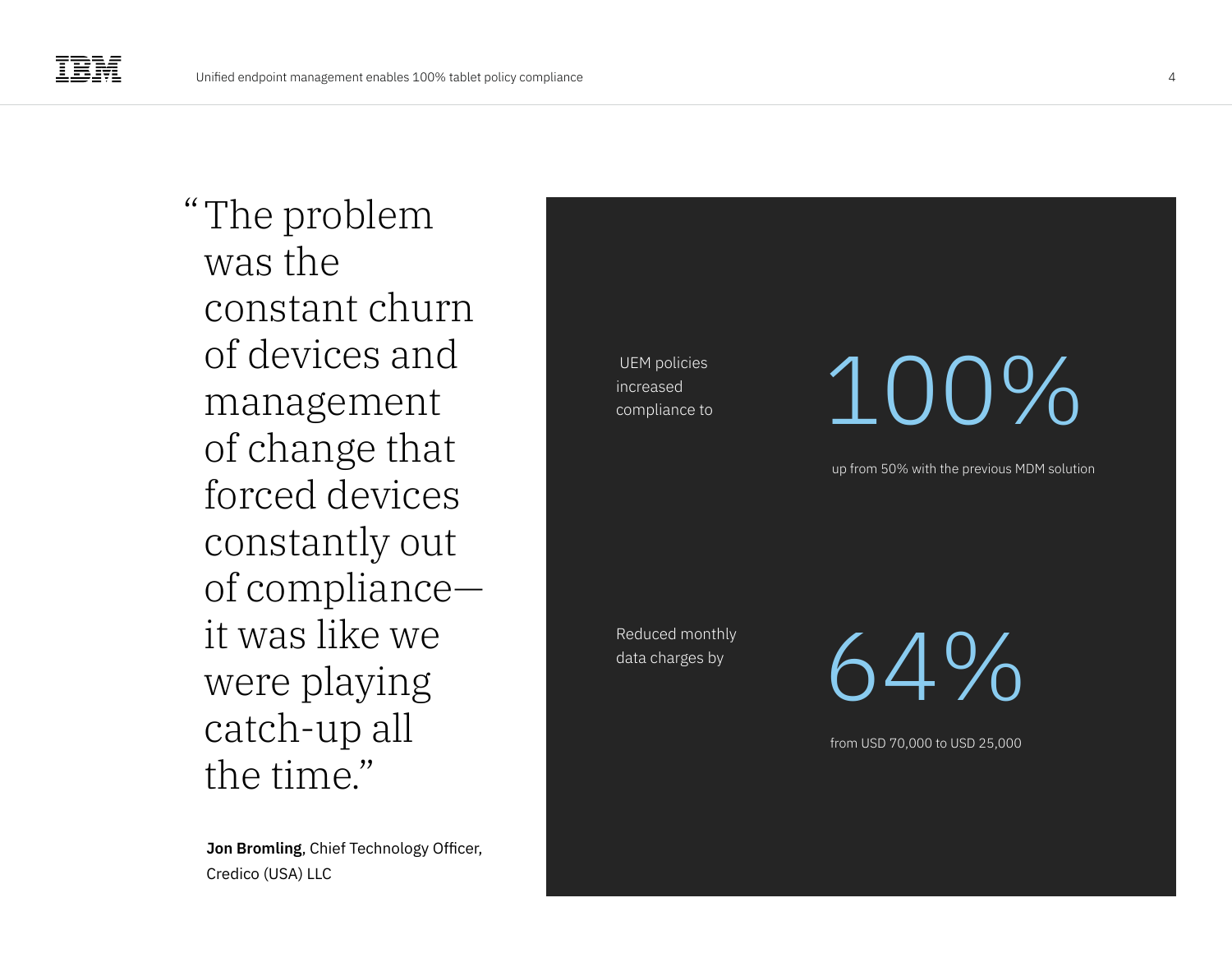### A robust UEM solution from a trusted partner

When its MDM contract came up for renewal, Credico decided to shop around for something more advanced. The company chose the [IBM Security®](https://www.ibm.com/products/unified-endpoint-management)  [MaaS360® with Watson®](https://www.ibm.com/products/unified-endpoint-management) solution over several other options. The cloudbased, AI-infused unified endpoint management (UEM) solution provides capabilities that enable organizations to manage and secure disparate endpoints, including tablets, in addition to their associated apps, content and data.

Two factors played most strongly in Credico's decision. "I needed to have a name that I trusted and that our clients would inherently trust," says Bromling.

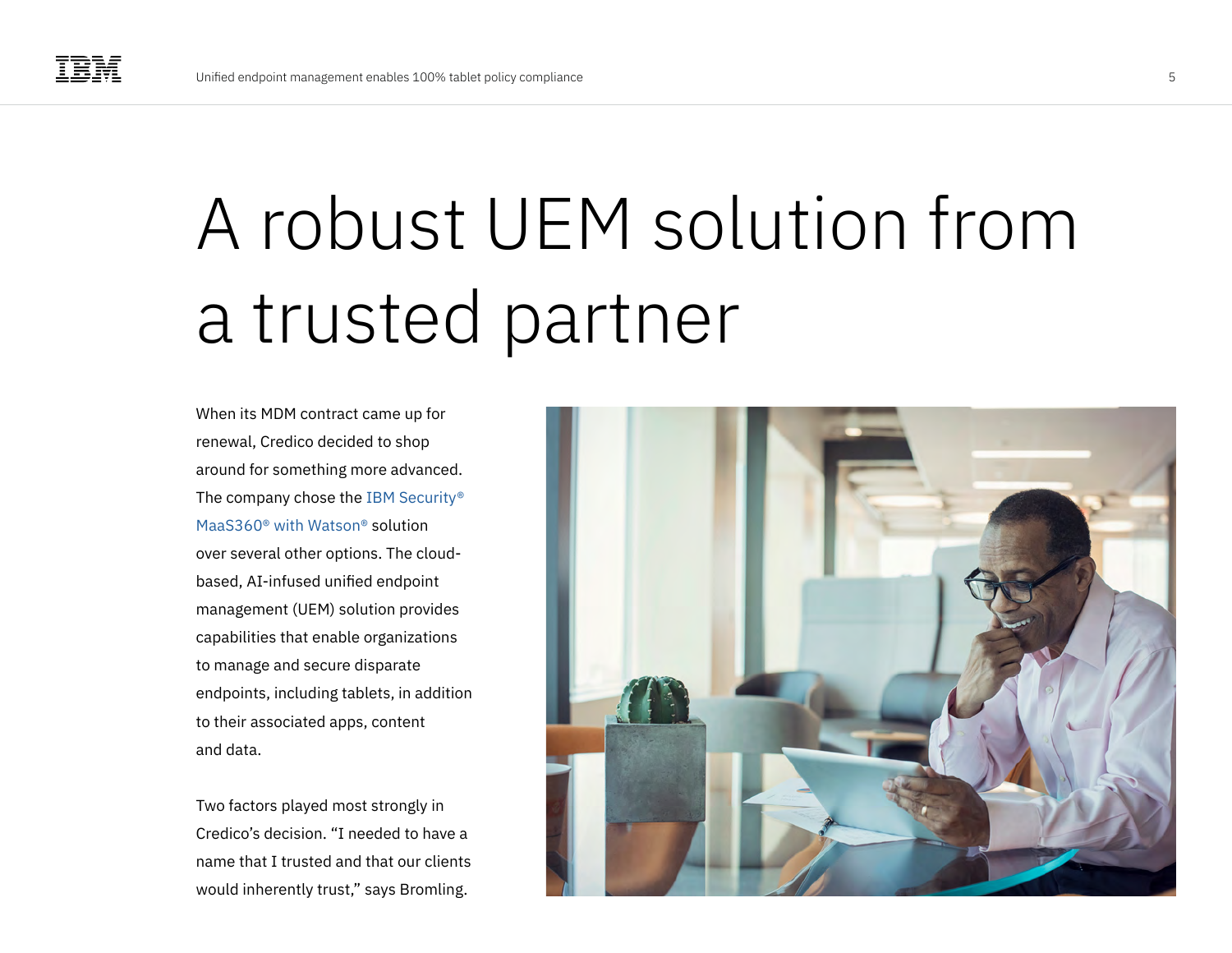"And so, for me, the IBM name and the MaaS360 feature set put it near the top of the list, because we had a very specific set of requirements written into the contract language. So number one was matching those requirements to ensure compliance with our client commitments."

Key among those features were the AI reporting capabilities delivered by the MaaS360 Advisor component. These capabilities provide a holistic view of security vulnerabilities, opportunities for improvement and information related to out-of-compliance devices.

IBM Watson® technology applies unique AI-powered capabilities to scour structured and unstructured data sources, proactively identifying security exposures that could potentially impact Credico's environment. This information allows the company's security team to focus more on resolving security issues and less on researching and identifying security risks.

The MaaS360 Advisor component uses Watson technology to deliver contextually relevant insights to Credico about its devices, apps and associated data—providing recommendations for corrective actions and policy adjustments. And the MaaS360 Mobile Expense Management module tracks data usage and notifies ISOs when they're approaching their data limits.

Credico conducted months of testing on a handful of tablets prior to formally rolling out the MaaS360 UEM solution to all of its tablets over a six-week period in June and July of 2018. The IBM team supported the implementation every step of the way and continues to work with Credico on improvements, such as integrating pertinent third-party products with the system.

"We received amazing support from the IBM team during the migration," says Bromling, "because we were evaluating different ways to configure the system to do what we wanted it to do, and each way, you make some sacrifices and have some wins."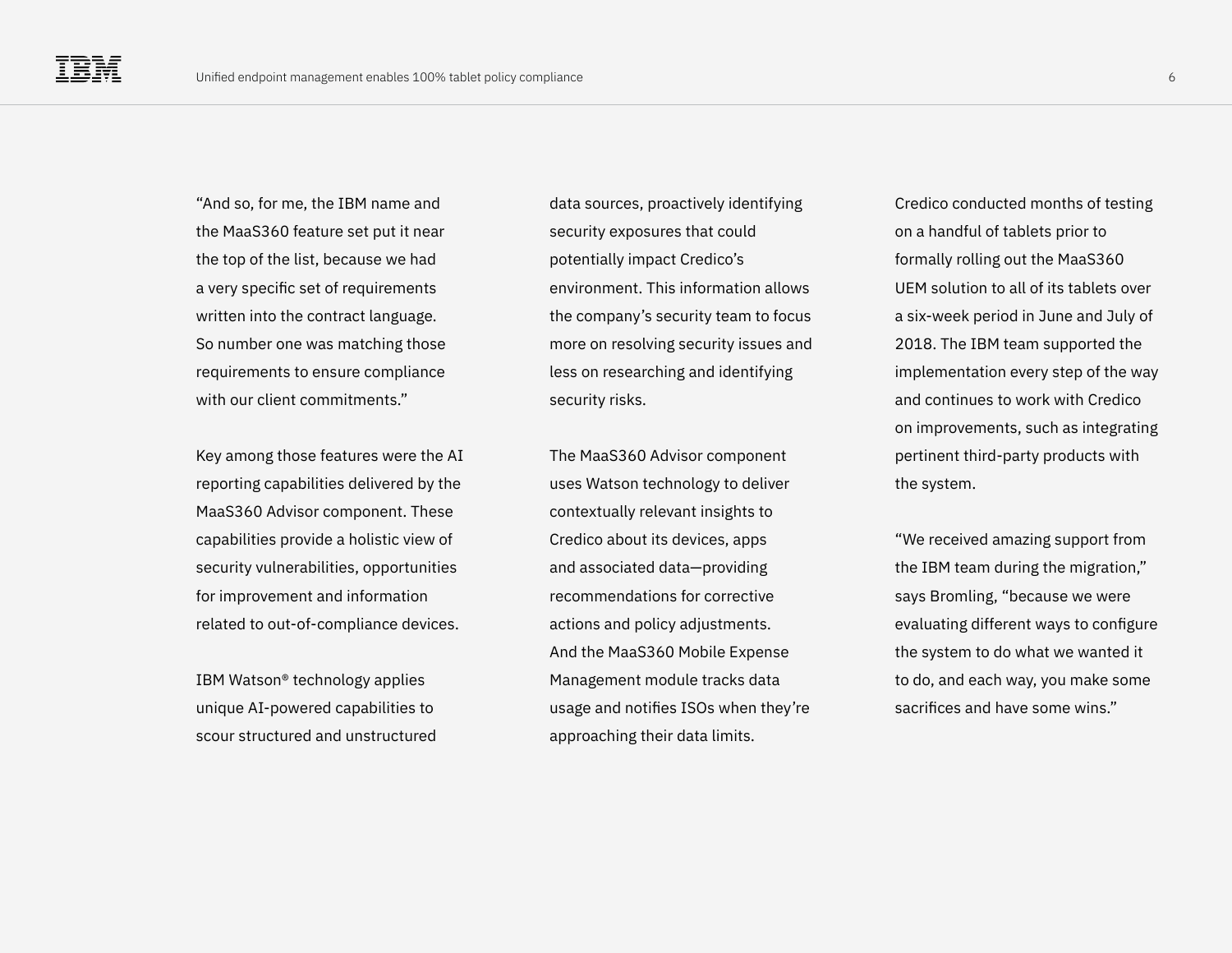## Compliance management, cost savings and stellar service

Since implementing the MaaS360 UEM solution, Credico's compliance with internal tablet policies has skyrocketed from 40% – 60% to as much as 100%, due in large part to the solution's reporting capabilities. The compliance level also greatly benefits from the improved convenience and efficiency provided by the application features and design.

"We report weekly to see which tablets are not being used and which are unenrolled, and we take corrective actions by suspending those lines," says Bromling. "The ability to do that has corrected the behaviors that

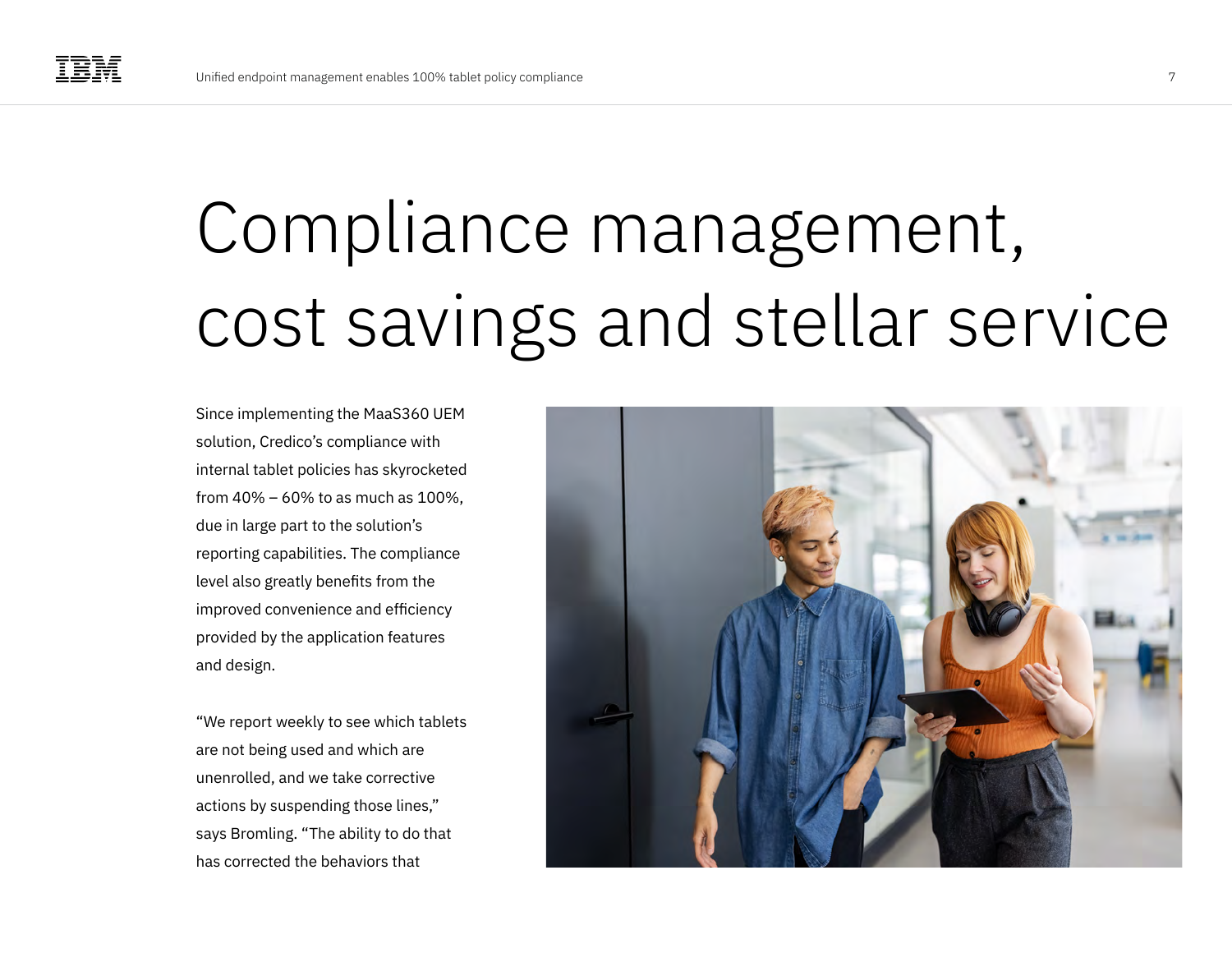caused the compliance problem to begin with." If an ISO urgently needs a new or updated app between reporting periods, Credico can put it in the MaaS360 app catalog for agents to access and deploy immediately.

Data charges also have dropped dramatically—from USD 70,000 to USD 25,000 per month—due to the MaaS360 solution's ability to track and report out-of-compliance tablets. "We use the powerful reporting and export features of the MaaS360 solution to cross-reference data usage with our cellular bills," says Bromling. "MaaS360 is able to provide the phone number for specific devices, which we can use to cross-reference them."

This has helped Credico ensure data is used within allowances with great precision, even if the SIM card is removed from the device and used elsewhere. Regardless of what happens with a device, the company can quickly take action to prevent misuse.

The ISOs are also empowered with greater control over their devices. "The self-service functionality of MaaS360 by way of the end-user portal has enabled ISO owners to access their devices in unprecedented ways," says Andre Sorrel, IT Security Analyst at Credico. "Owners can now locate, remotely wipe and lock lost or stolen devices, as well as reset the passcode of a device an agent may have unintentionally changed in the field."

Watson technology's AI capabilities elevate the MaaS360 solution to a point beyond comparison to Credico's previous MDM. "The information coming in through the MaaS360 Advisor is very valuable," says Bromling. "While we could get the information using other reporting capabilities and news services, we'd never be able to do it due to the small size of our team."

"It saves us so much time that I would say it would never happen if Watson weren't feeding it to us," he continues. "If we were trying to accomplish *then*  what we're doing *now*—even if it were possible—we would probably need another full-time employee, if not two."